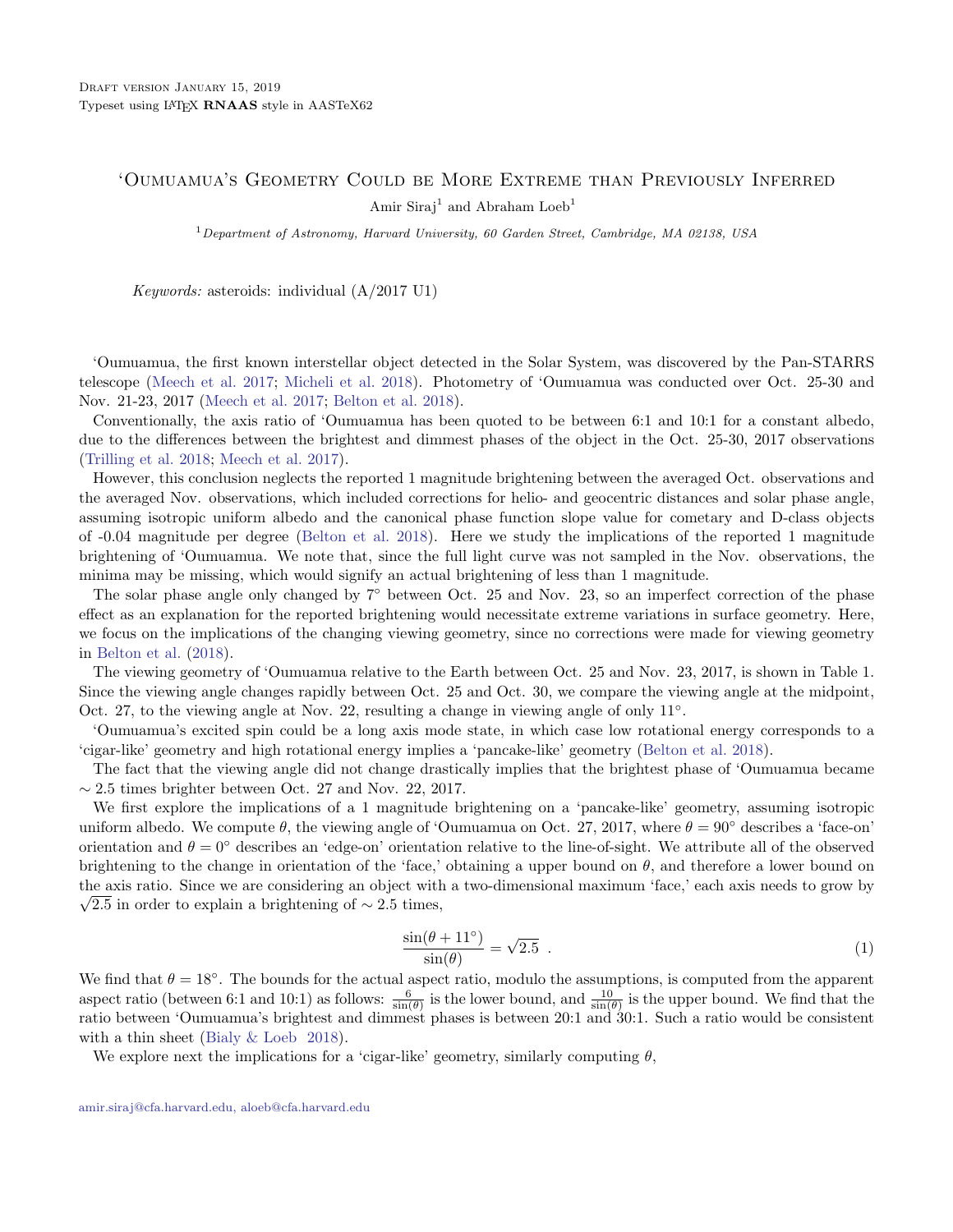$$
\frac{\sin(\theta + 11^{\circ})}{\sin(\theta)} = 2.5 \tag{2}
$$

We find that  $\theta = 7^{\circ}$ , and subsequently compute that the ratio between 'Oumuamua's brightest and dimmest phases is between 50:1 and 80:1.

We now explore the possibility that the 'Oumuamua phase function slope value is larger than the canonical value of -0.04 magnitude per degree. Specifically, if the value for 'Oumuamua was larger by a factor of 2, namely -0.08 magnitude per degree, there would be only a ∼ 0.4 magnitude brightening between the October and November observations, corresponding to the brightest phase of 'Oumuamua appearing ∼ 1.4 times brighter. Following the same method as outlined in the previous paragraphs, we find that if 'Oumuamua has a 'pancake-like' geometry, the ratio between its brightest and dimmest phases would be between 9:1 and 15:1. Under the same assumptions, if 'Oumuamua has a 'cigar-like' geometry, the ratio between its brightest and dimmest phases would be between 15:1 and 25:1. Unless the phase slope value is three times the canonical value, namely -0.12 mag per degree, which would thereby explain the ∼ 1 magnitude brightening yet constitute another unusual property of 'Oumuamua, the geometry of 'Oumuamua must be more extreme than previously thought.

These results imply a much more extreme geometry than inferred from the reported brightness variations of between 6:1 and 10:1 across its light curve from the 2017 Oct. 25-30 observations suggest. For an isotropic uniform albedo, and assuming canonical phase function slope value for cometary and D-class objects of -0.04 magnitude per degree, we find that 'Oumuamua could have an axis ratio of at least 20:1 for a 'pancake-like' geometry or an axis ratio of at least 50:1 for a 'cigar-like' geometry. These results would imply that 'Oumuamua is either a thin sheet or an extremely elongated 'cigar.' These are lower limits since there is no guarantee that the object was viewed edge-on at its faintest phase.

An unlikely explanation would be that 'Oumuamua's area changed due to disintegration. A collection of independent An uninery explanation would be that Oumuanity s area changed due to disintegration. A conection of independent fragments that are bound only by gravity have a maximum spin period given by a fraction of  $\sqrt{G\rho}$ , where G constant and  $\rho$  is the mean density. For the low density required by [Micheli et al.](#page-3-1) [\(2018\)](#page-3-1) to account for radiation pressure, the maximum spin period is at least an order of magnitude larger than 8 hours. While a complete light curve of 'Oumuamua's ∼ 8 hour period was not achieved in the 2017 Nov. 21-23 observations, two distinct brightness variations on the order of 2 magnitudes occur, suggesting that the spin period is far too fast for 'Oumuamua to have disintegrated. Moreover, the spin period was constant throughout the Oct. 21-25 interval as expected for a solid object.

It is possible that, if 'Oumuamua disintegrated by spin or heat, a fragment escaped by extracting a fraction of energy from the primary's spin, allowing the spin period to remain relatively unchanged [\(Pravec et al.](#page-3-5) [2018\)](#page-3-5).

An alternative explanation could be attributing the brightness change to albedo variation. This would require sharp albedo variations for a minor change in viewing angle of ∼ 11◦ , which is possible depending on the structure and composition of the surface, but unprecedented for known asteroids or comets.

We thank Martin Elvis, Manasvi Lingam, David Polishook, and the RNAAS team for helpful comments on the manuscript. This work was supported in part by a grant from the Breakthrough Prize Foundation.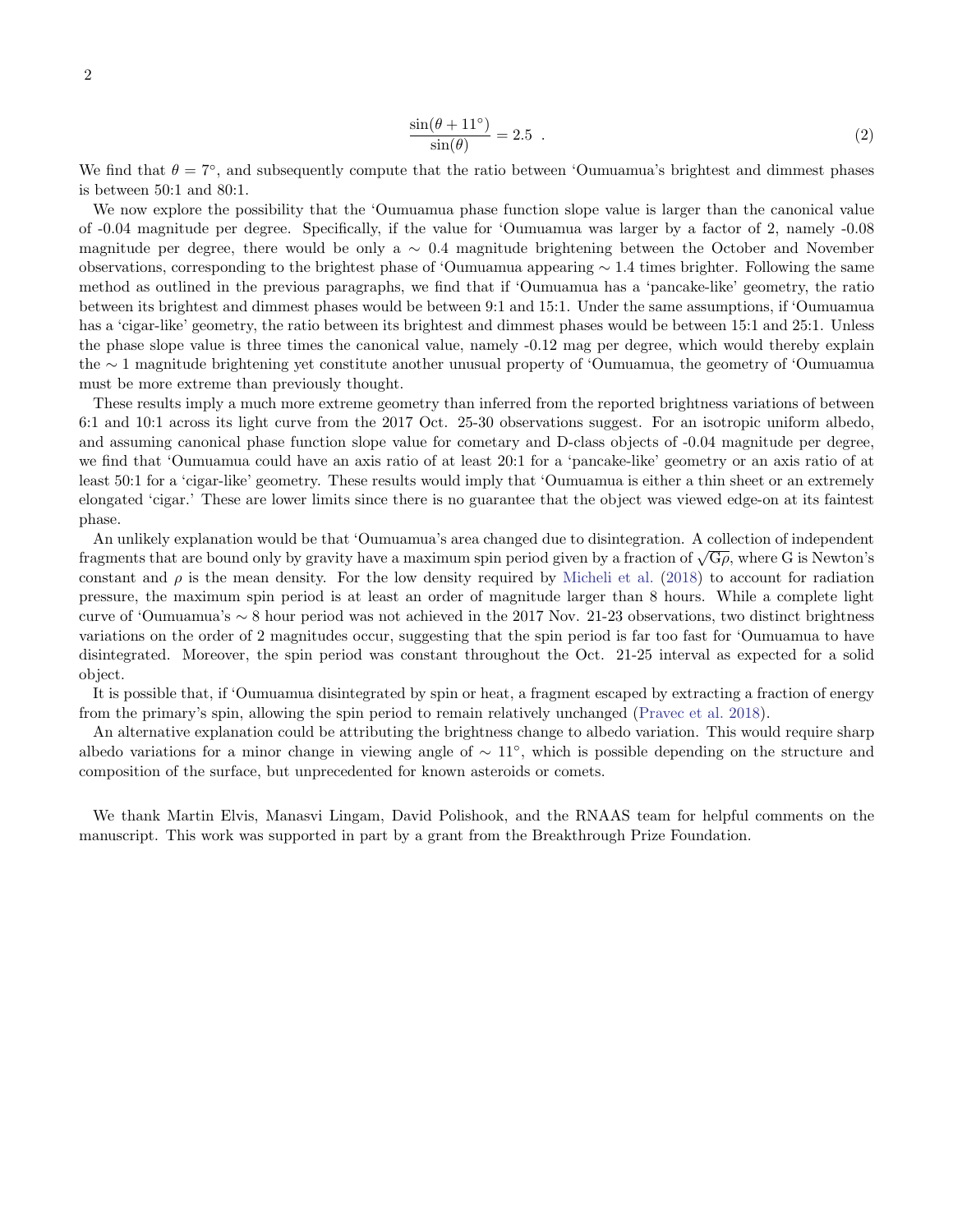Table 1. Observing geometry of 'Oumuamua from Oct. 25 to Nov. 23, 2017, showing geocentric ecliptic longitude, geocentric ecliptic latitude, and the total change in viewing angle relative to Oct. 25,  $\Delta \theta$ .

| Date $(UT, 0.00)$ | Geo. Ec. Long.<br>$(\text{deg.})$ | Geo. Ec. Lat.<br>$(\text{deg.})$ | $\Delta\theta$ (deg.) |
|-------------------|-----------------------------------|----------------------------------|-----------------------|
| 2017-Oct-25       | 5.23                              | 2.91                             | $\overline{0}$        |
| 2017-Oct-26       | 3.58                              | 3.8                              | 1.88                  |
| 2017-Oct-27       | 2.17                              | 4.56                             | 3.48                  |
| 2017-Oct-28       | 0.97                              | 5.21                             | 4.85                  |
| 2017-Oct-29       | 359.93                            | 5.78                             | 6.03                  |
| 2017-Oct-30       | 359.02                            | 6.27                             | 7.06                  |
| 2017-Oct-31       | 358.23                            | 6.7                              | 7.96                  |
| 2017-Nov-01       | 357.54                            | 7.09                             | 8.75                  |
| 2017-Nov-02       | 356.94                            | 7.43                             | 9.45                  |
| 2017-Nov-03       | 356.4                             | 7.73                             | 10.06                 |
| 2017-Nov-04       | 355.93                            | $8\,$                            | 10.61                 |
| 2017-Nov-05       | 355.51                            | 8.25                             | 11.09                 |
| 2017-Nov-06       | 355.14                            | 8.47                             | 11.52                 |
| 2017-Nov-07       | 354.82                            | 8.67                             | 11.9                  |
| 2017-Nov-08       | 354.53                            | 8.86                             | 12.24                 |
| 2017-Nov-09       | 354.28                            | 9.02                             | 12.55                 |
| 2017-Nov-10       | 354.05                            | 9.18                             | 12.82                 |
| 2017-Nov-11       | 353.86                            | 9.32                             | 13.05                 |
| 2017-Nov-12       | 353.69                            | 9.45                             | 13.27                 |
| 2017-Nov-13       | 353.54                            | 9.56                             | 13.45                 |
| 2017-Nov-14       | 353.41                            | 9.67                             | 13.62                 |
| 2017-Nov-15       | 353.31                            | 9.78                             | 13.76                 |
| 2017-Nov-16       | 353.22                            | 9.87                             | 13.89                 |
| 2017-Nov-17       | 353.14                            | 9.96                             | 13.99                 |
| 2017-Nov-18       | 353.08                            | 10.04                            | 14.09                 |
| 2017-Nov-19       | 353.04                            | 10.11                            | 14.16                 |
| 2017-Nov-20       | 353.01                            | 10.18                            | 14.23                 |
| 2017-Nov-21       | 352.99                            | 10.25                            | 14.28                 |
| 2017-Nov-22       | 352.98                            | 10.31                            | 14.31                 |
| 2017-Nov-23       | 352.98                            | 10.37                            | 14.34                 |